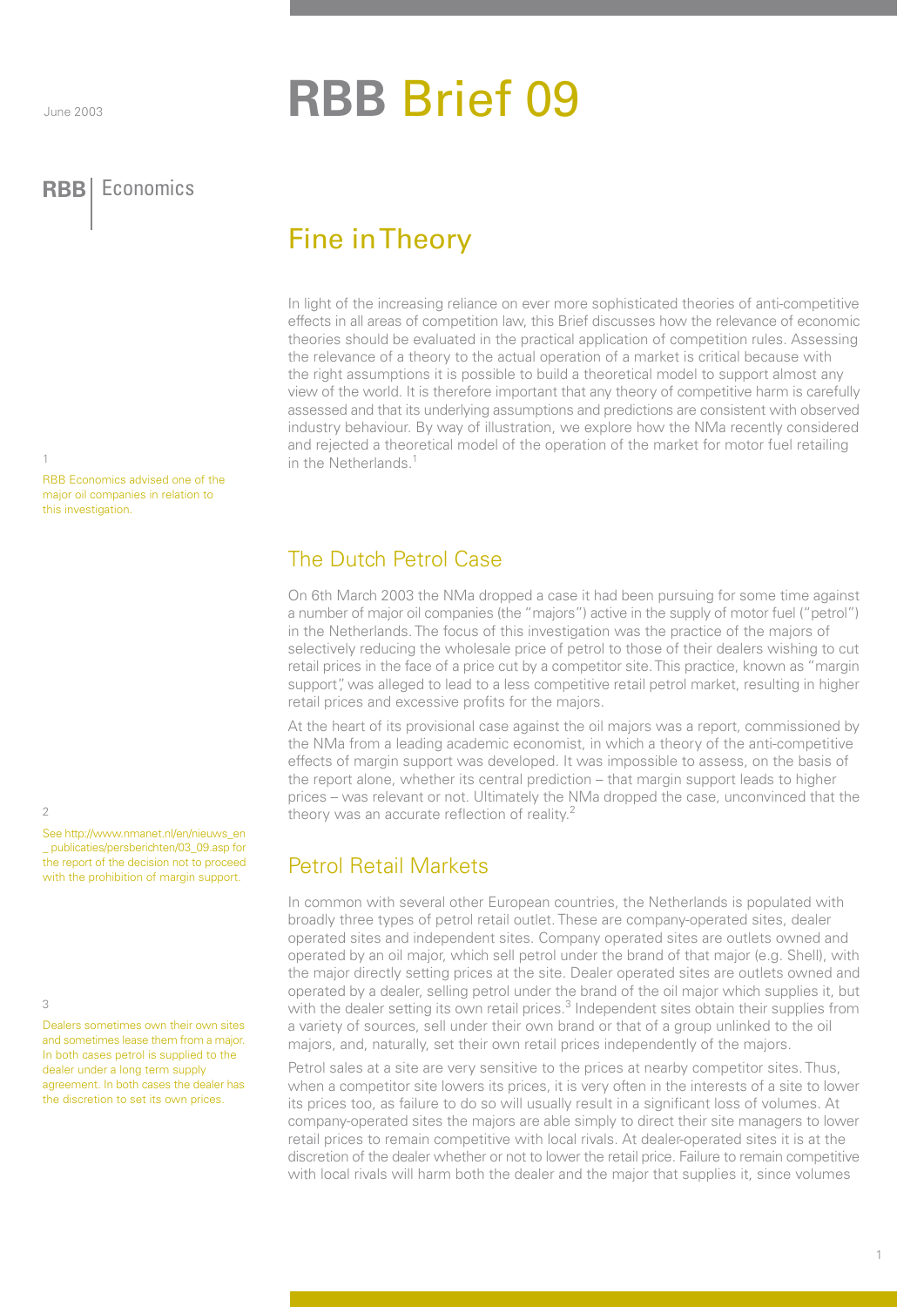at the site will fall. However, at prevailing wholesale prices, the dealer may not be able to afford to cut its prices. So, in order to make a mutually advantageous price cut affordable for the dealer, the supplying major will often cut the wholesale price it charges that dealer, enabling it to cut its retail price and remain competitive. Indeed, in many cases, the dealer is contractually entitled to such a reduction in wholesale prices, by virtue of the margin support clauses contained in its long term supply agreement.

Margin support has several pro-competitive features. It allows retail prices to fall, permits dealers to compete against their local rivals, and safeguards sales volumes for the benefit of dealer and supplier alike. Nevertheless a different and anti-competitive interpretation of the practice is possible. It can be argued that margin support actually leads to higher retail prices than would otherwise prevail. This is because petrol retailers will know that if they cut their retail prices many of their local rivals will automatically get margin support to enable them rapidly to respond to the original price cut. With an aggressive response guaranteed, the original price cut looks less attractive than it would do otherwise and, in some cases, a retailer may refrain from initiating a price cut solely because it knows its rivals will subsequently benefit from margin support.

#### Testing the Theory

In support of this anti-competitive view of margin support the NMa commissioned an academic report. The report made a number of assumptions about the Dutch petrol market, including assumptions about the prevalence of margin support, the relative costs of different petrol retail outlets, and the behaviour of customers in response to price differences. Based on these assumptions the report then built a series of models of the Dutch petrol retail market and was able to show that, in those models, margin support led to higher prices than would otherwise have existed. However, as a purely theoretical report, it was necessary to test both its technical validity and its relevance to the realworld operation of the Dutch petrol market.

Generally, there are three ways in which a theory and its relevance to a case might be tested. First, one can test the internal logic of the model itself. In other words, one can test whether, even on its own terms, the predictions of the model flow logically from its assumptions. Of course, testing the internal logic of the model says nothing about its practical relevance; it merely ensures that there are no mistakes in the algebra and that its conclusions truly flow from its assumptions. Most models are internally consistent.

Secondly, the assumptions of the model must be tested. Usually one would wish to test the sensitivity of the model's results to small changes in its underlying assumptions and, particularly if the results are sensitive to the precise nature of those assumptions, whether they accurately reflect the reality of the market. Clearly, a model whose results change dramatically if small adjustments are made to its underlying assumptions cannot be relied upon as heavily as a model whose results are robust to minor variations in its assumptions.<sup>4</sup>

Thirdly, the results of the model should be tested against observable market realities. In many cases the central prediction of the model may not be directly testable. For example, if a model predicts that excessive profits will arise as a result of certain industry practices it is unlikely to be possible directly to test whether profits are indeed excessive. However, in addition to its central predictions, a model is likely also to generate a series of ancillary predictions. These may not be important conclusions in their own right, but testing whether the ancillary predictions of a theoretical model accord with reality can provide an important check on whether the model is accurately describing what is actually taking place in the market.

In some variants of the model developed to assess the effect of margin support on the operation of the Dutch petrol market it was found that margin support definitely made

4

Two standard models of competition on which the Commission has drawn in its recent draft guidelines on horizontal mergers – the Cournot and Bertrand models of competition – are examples of models whose predictions about market outcomes are sensitive to the assumptions one makes about the strategic behaviour of the firms and the nature of the products involved.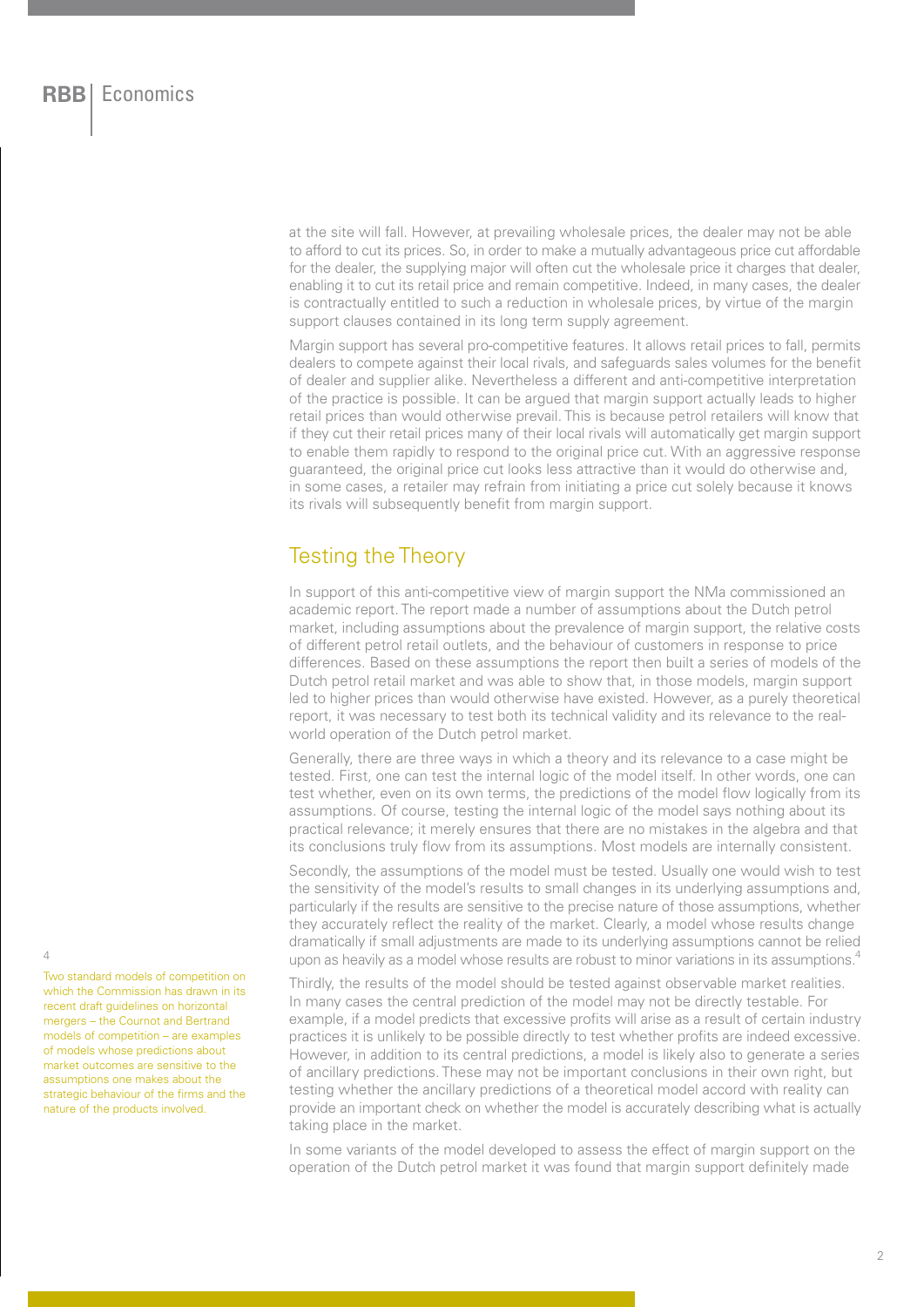tacit collusion more likely, whilst in other variants of the model it was found that it probably did so. However, when subjected to closer scrutiny, it was clear that the model was flawed. First, and surprisingly, in this case, the claimed results of certain variants of the model did not follow logically from its assumptions. Crucially, contrary to the claim that in some variants of the model margin support always led to excessive prices, it was possible to show that excessive prices were predicted by these variants of the model whether margin support was present or not. With the prediction of excessive prices flowing from the other assumptions of the model and not from the presence of margin support, it could hardly be claimed that margin support was responsible for the alleged lack of competition in the market.

Secondly, when tested against market data it could be shown that the assumptions of the model were not consistent with the observed operation of the market. For example, the model assumed that all retail outlets were in receipt of margin support and that all outlets had identical costs. In fact, a significant proportion of the market did not receive such support and the costs of each outlet varied greatly. A re-working of the model – holding everything equal other than the assumptions of universal margin support and equal costs – showed that when some outlets in an area do not receive margin support and some outlets have lower costs than others, the presence of margin support at certain sites may have no impact on the competitiveness of the market. Other assumptions of the model could be varied in a similar way, with similar consequences.

Thirdly, whilst the model predicted that prices would be excessive, it also made a number of other implicit predictions about the way the market worked, none of which were supported by the evidence. For example, it was an implicit prediction of the model that margin support would rarely be activated because the rival prices cuts that would normally trigger the award of margin support will be deterred by the very presence of margin support. In fact, margin support is routinely awarded to a large proportion of qualifying sites, suggesting that the rival price cuts it is alleged to deter are occurring with some regularity despite the presence of margin support.

Additionally, the model implicitly predicted that, when activated, margin support will be in place for only a limited period, sufficient to punish the price cutter and persuade him to raise prices to their previous level. Again, market evidence shows that in a large number of cases margin support is in place for an extended period, and in some cases has been in place at a site for several years. Finally, the model predicted that the recommended retail price of the majors will inevitably act as a focal point for the collusive pricing which margin support allegedly promotes. Yet again, evidence from the actual operation of the market shows, contrary to the predictions of the model, that most sites do not price at the RRP of the majors and that there is a high degree of diversity in pricing.

#### Wider Lessons

In its press release closing the case against the majors, the NMa expressly stated that the economic model which had underpinned its case could not be relied upon.<sup>5</sup> The NMa should be given considerable credit for recognising that a theory that does not stack up against the evidence cannot form part of a credible competition case.<sup>6</sup> It is particularly commendable in this case given the high profile nature of the sector and the publicity that had previously been given to the investigation. It is also a case from which valuable lessons can be drawn for the application of economic theory to competition law cases more generally. For example, most of the substantive criticism directed at the European Commission by the Court of First Instance (CFI) in the recent merger appeals was not that the anti-competitive theories on which it had relied were intrinsically flawed or could never form part of the case against a merger, but that insufficient market evidence had been gathered to show that the models on which it had relied were relevant to the market

5

The NMa stated in its clearance letter to the parties, available on its website, that "… Ook de economische onderzoeken die in opdracht van de NMa zijn gedaan maken niet voldoende aannemelijk dat de steunsystemen bijdragen aan het in stand houden van een bovencompetitief prijsniveau." ("…Also the economic studies that were carried out at the request of the NMa make an insufficiently plausible case that support systems contribute to maintaining a supracompetitive price level.")

#### 6

The decision of the NMa not to act against margin support continues what appears to be a trend in the Netherlands towards highly economically literate decision-making in the area of competition. For example, its decisions in the Heineken case (see RBB Brief 4 available at www.rbbecon.com) and its very recent clearance of agreements between Interpay and Ahold both reveal a level of sophistication in its economic reasoning that is far from universal amongst European competition agencies.